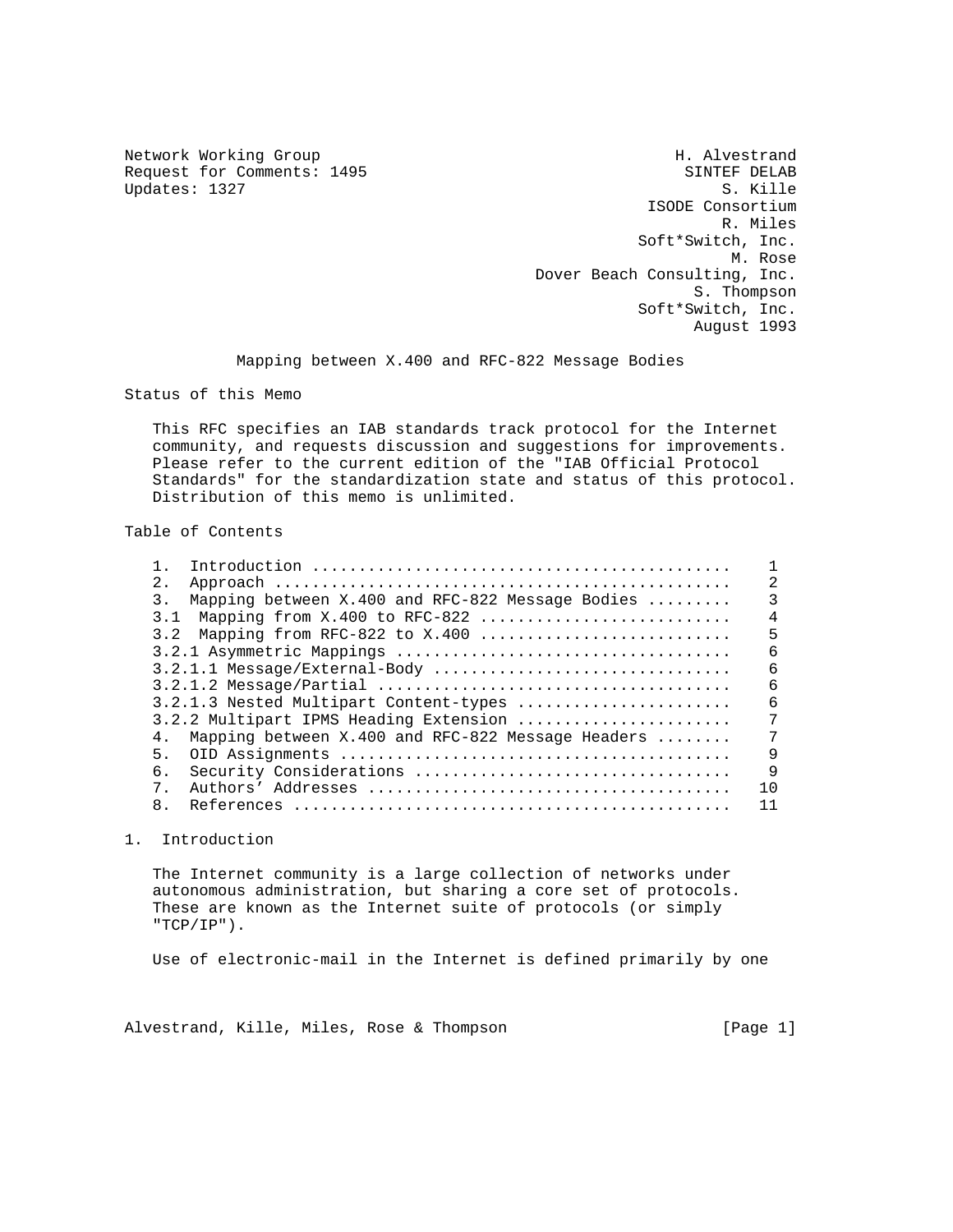document, STD-11, RFC-822 [1], which defines the standard format for the exchange of messages. RFC-822 has proven immensely popular; in fact, the 822-connected Internet, is larger than the scope of the IP-connected Internet.

 The framework provided by RFC-822 allows for memo-based textual messages. Each message consists of two parts: the headers and the body. The headers are analogous to the structured fields found in an inter-office memo, whilst the body is free-form. Both parts are encoded using ASCII.

 Recently, the Internet Engineering Task Force (IETF) has developed an document called,

Multipurpose Internet Mail Extensions

 or MIME RFC-1341. The title is actually misleading. MIME defines structure for Internet message bodies. It is not an extension to RFC-822.

 Independently of this, the International standards community developed a different framework in 1984 (some say that's the problem). This framework is known as the OSI Message Handling System (MHS) or sometimes X.400.

 Since the introduction of X.400(84), there has been work ongoing for defining mappings between MHS and RFC-822. The most recent work in this area is RFC-1327 [3], which focuses primarily on translation of envelope and headers. This document is complimentary to RFC-1327 as it focuses on translation of the message body. The mappings defined are largely symmetrical with respect to MIME and MHS structuring semantics, although the MIME semantics are somewhat richer. In order to provide for reversible transformations, MHS heading extensions are used to carry the additional MIME semantics.

 Please send comments to the MIME-MHS mailing list: <mime-mhs@surfnet.nl>.

2. Approach

 The mappings have been specifically designed to provide optimal behavior for three different scenarios:

- (1) Allow a MIME user and an MHS user to exchange an arbitrary binary content;
- (2) Allow MIME content-types to "tunnel" through an MHS relay that is, two MIME users can exchange content-types without loss

Alvestrand, Kille, Miles, Rose & Thompson [Page 2]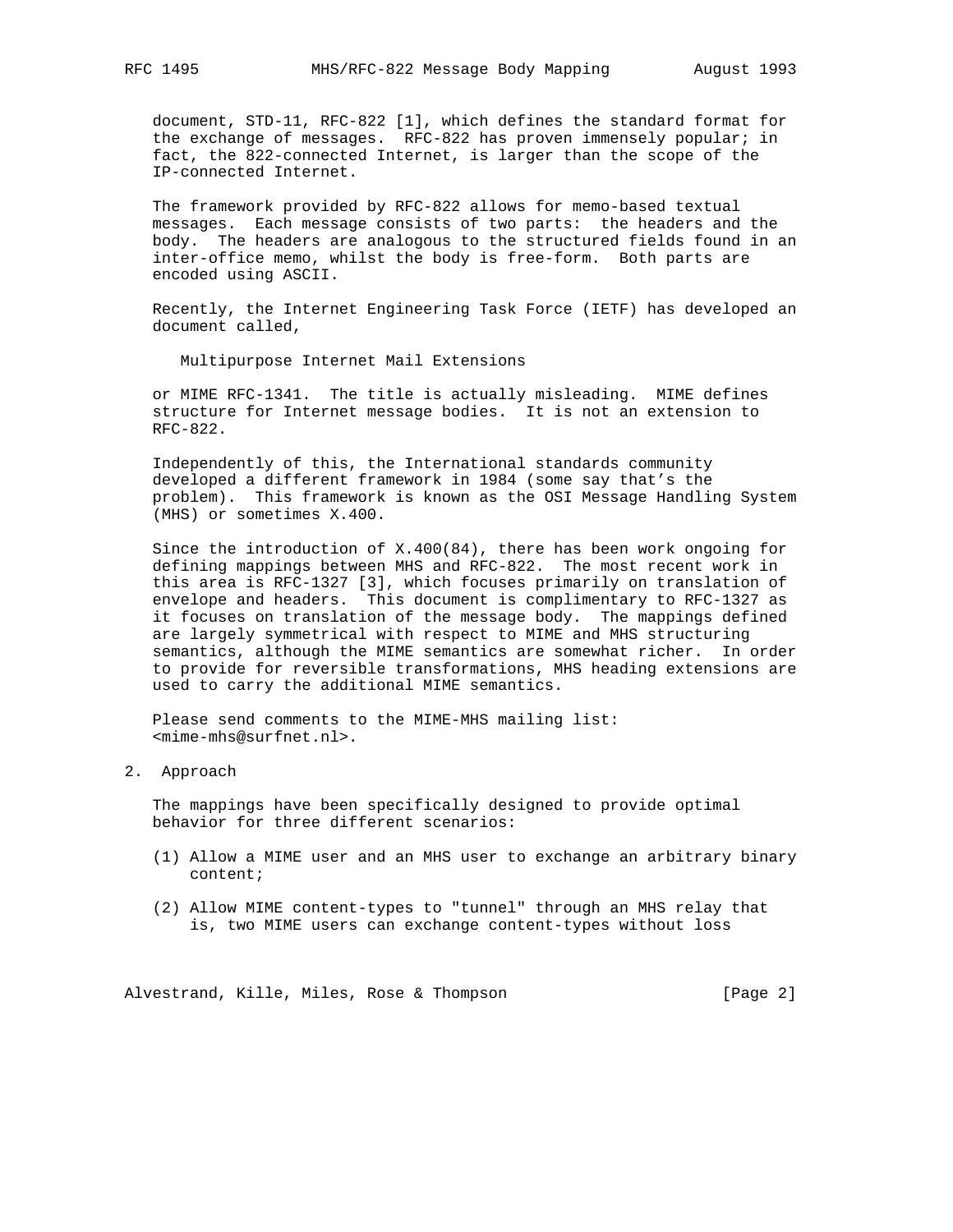through an MHS relay); and,

 (3) Allow MHS body parts to "tunnel" through a MIME relay that is, two MHS users can exchange body parts without loss through a MIME relay).

Other, related, scenarios can also be easily accommodated.

 To facilitate the mapping process, the Internet Assigned Numbers Authority (IANA) maintains a table termed the "IANA MHS/MIME Equivalence Table". Once an enterprise has registered an OID to describe an MHS body part, it should complete a corresponding registry with the IANA for a MIME content-type/subtype. In practice, the corresponding content-type will be "application", with an appropriate choice of sub-type and possible parameters. If a new MIME content-type/subtype is registered with the IANA without a corresponding entry in the Equivalence Table, the IANA will assign it an OID, from the arc defined in this memo. See [4], section 5 for details.

 The companion document, "Equivalences between 1988 X.400 and RFC-822 Message Bodies"[4], defines the initial configuration of this table. The mappings described in both this document and the companion document use the notational conventions of RFC-1327.

3. Mapping between X.400 and RFC-822 Message Bodies

 MHS messages are comprised of an IPMS.heading and an IPMS.body. The IPMS.Body is a sequence of IPMS.BodyParts. An IPMS.BodyPart may be a nested message (IPMS.MessageBodyPart).

 A MIME message consists of headers and a content. For the purpose of discussion, the content may be structured (multipart or message), or atomic (otherwise). An element of a structured content may be a message or a content. Both message and structured content have subtypes which do not have direct analogies in MHS.

 The mapping between X.400 and RFC-822 message bodies which this document defines is symmetrical for the following cases:

- (1) any atomic body part
- (2) multipart: digest and mixed subtypes
- (3) message/rfc822

 RFC-1327 specifies the mappings for headers. Section 4 describes how those mappings are modified by this document. When mapping between

Alvestrand, Kille, Miles, Rose & Thompson [Page 3]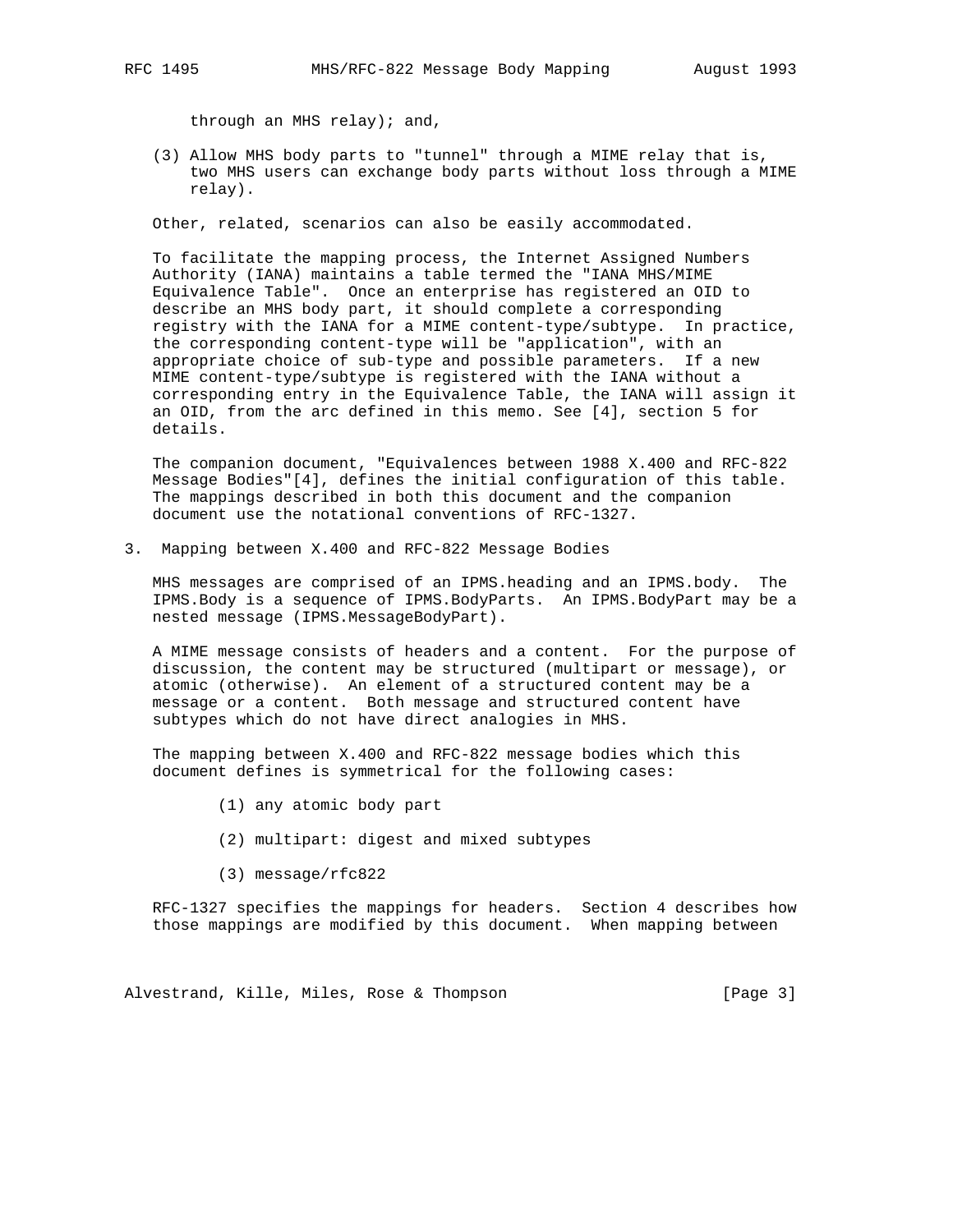an MHS body and a MIME content, the following algorithm is used:

3.1. Mapping from X.400 to RFC-822

 This section replaces the text in RFC-1327 starting at the bottom of page 84,

 The IPMS.Body is mapped into the RFC-822 message body. Each IPMS.BodyPart is converted to ASCII as follows:

 and continuing up to and including page 86 of Section 5.3.4 of RFC- 1327.

If the IPMS.Body

 $Body : :=$  SEQUENCE OF BodyPart

 consists of a single body part, then the RFC-822 message body is constructed as the MIME content corresponding to that body part.

 If the body part is an IPMS.MessageBodyPart (forwarded IPM), the mapping is applied recursively. Otherwise, to map a specific MHS body part to a MIME content-type, the IANA MHS/MIME Equivalence table is consulted. If the MHS body part is not identified in this table, then the body-part is mapped onto an "application/x400-bp" content, as specified in [4].

 If the IPMS.Body consists of more than one body part, then the RFC- 822 message body is constructed as a

multipart/mixed

 content-type, unless all of the body parts are messages, in which case it is mapped to a

multipart/digest

 content-type. Each component of the multipart content-type corresponds to a IPMS.BodyPart, preserving the ordering of the body parts in the IPMS.Body.

 There is one case which gets special treatement. If the IPMS.Body consists solely of a single IA5Text body part, then the RFC822 message body is NOT marked as a MIME content. This prevents RFC822 mailers from invoking MIME function unnecessarily.

Alvestrand, Kille, Miles, Rose & Thompson [Page 4]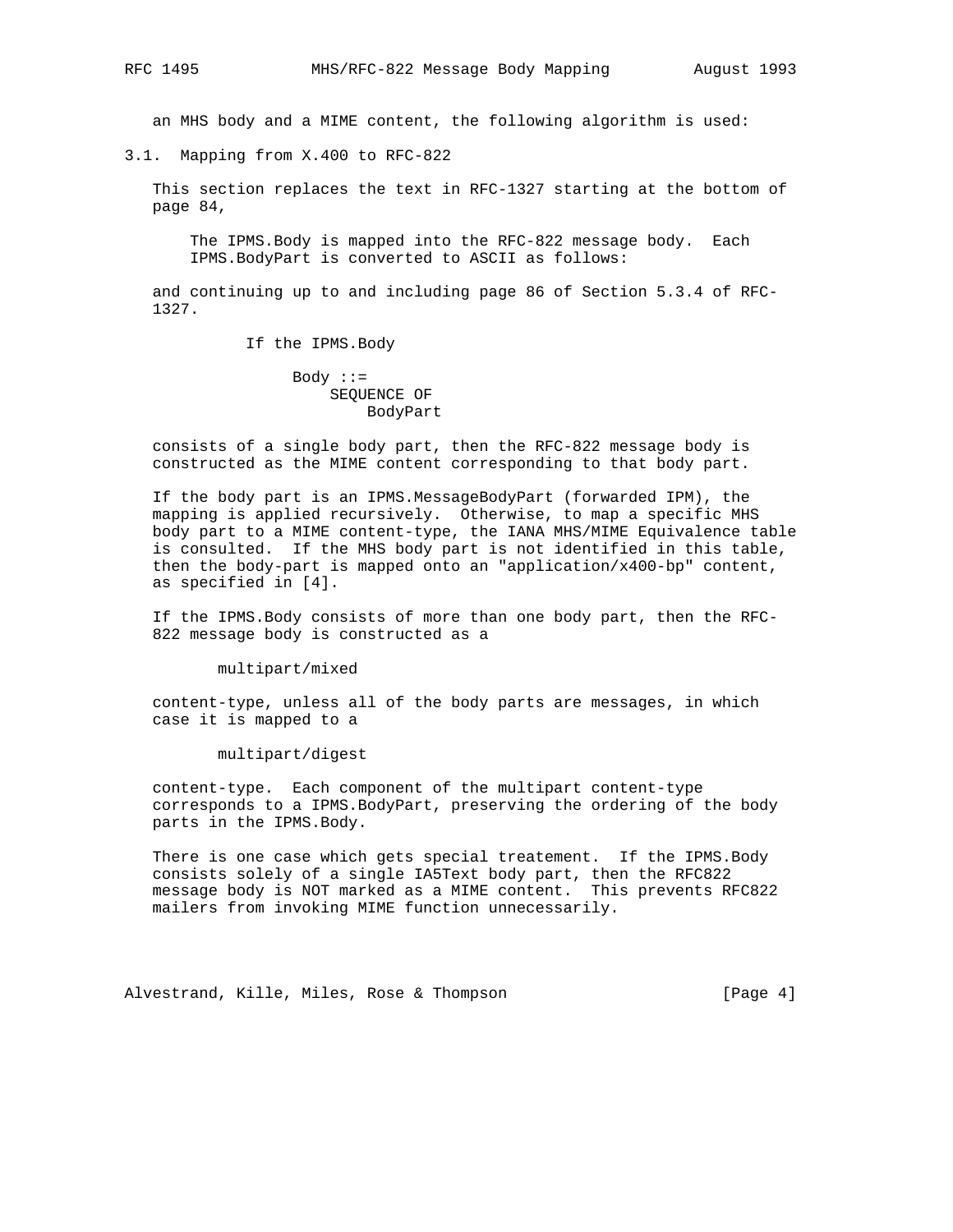3.2. Mapping from RFC-822 to X.400

 First, replace the first paragraph of Section 5.1.3 on page 72 of RFC-1327 to read as:

 The IPM (IPMS Service Request) is generated according to the rules of this section. The IPMS.body usually consists of one IPMS.BodyPart of type

## IPMS.IA5TextBodyPart

with

IPMS.IA5TextBodyPart.parameters.repertoire

 set to the default (ia5), which contains the body of the RFC-822 message. However, if the 822.MIME-Version header field is present, a special algorithm is used to generate the IPMS.body.

Second, replace the "Comments:" paragraph on page 74 to reads as:

Comments:

 If an 822.MIME-Version header field is not present, generate an IPMS.Bodypart of type

IPMS.IA5TextBodyPart

with

IPMS.IA5TextBodyPart.parameters.repertoire

 set to the default (ia5), containing the value of the fields, preceded by the string "Comments: ". This body part shall preceed the other one.

 Third, add the remainder of this section to the end of Section 5.1.3 of RFC-1327.

 If the 822.MIME-Version header field is present, the following mapping rules are used to generate the IPMS.body.

If the MIME content-type is one of:

- (1) any atomic body part
- (2) multipart: digest and mixed subtypes

Alvestrand, Kille, Miles, Rose & Thompson [Page 5]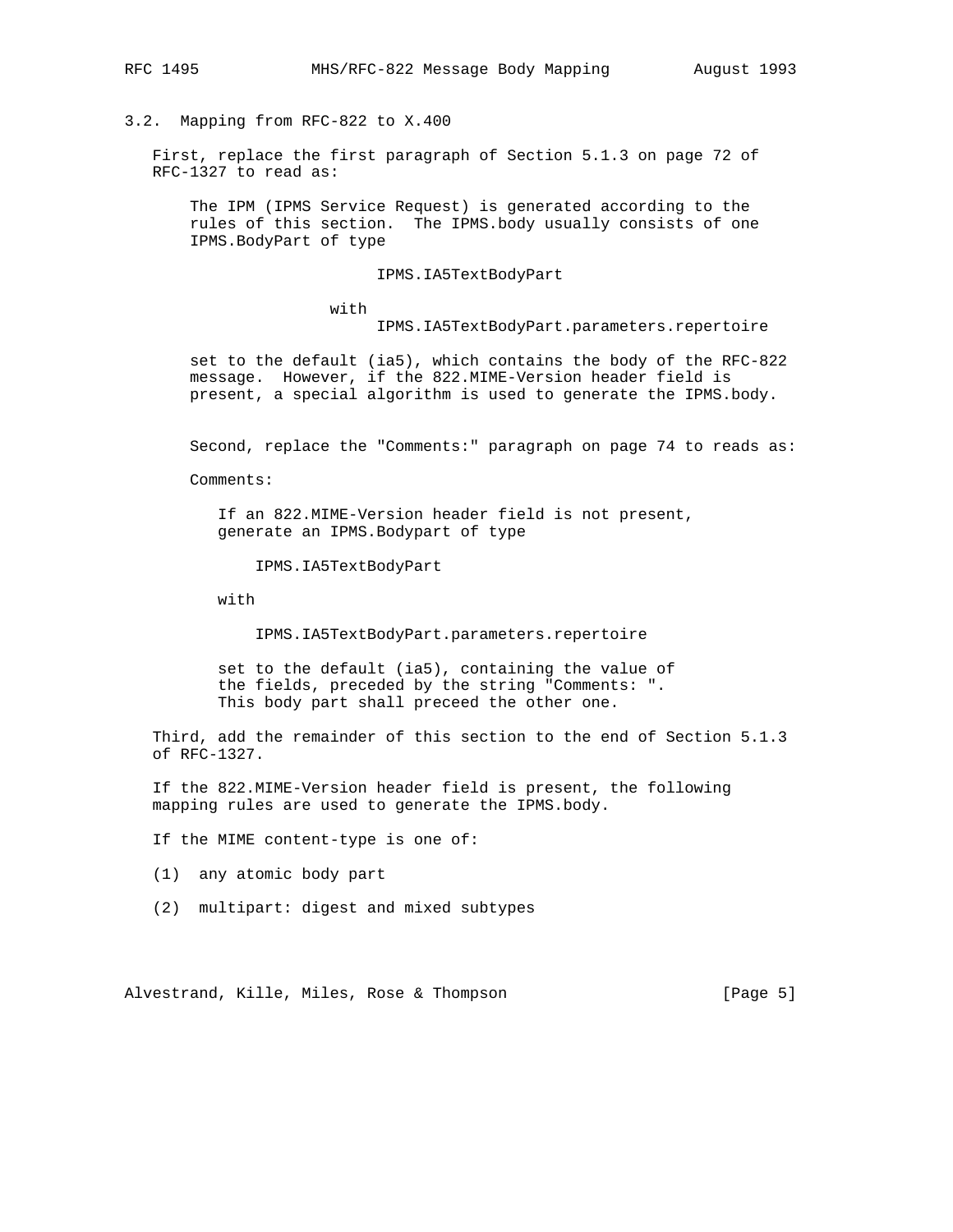(3) message/rfc822

 then the symmetric mapping applies as described in Section 6.1. Note that the multipart content-types should be marked with the IPMS.HeadingExtension described below.

Otherwise, three cases remain, which are discussed in turn.

3.2.1. Asymmetric Mappings

3.2.1.1. Message/External-Body

This is mapped into a mime-body-part, as specified in [4].

3.2.1.2. Message/Partial

 This is mapped onto a message, and the following heading extension is used. The extension is derived from the message/partial parameters:

 partial-message HEADING-EXTENSION VALUE PartialMessage ::= id-hex-partial-message PartialMessage ::= SEQUENCE { number INTEGER, total INTEGER, id IA5String<br>} }

 If this heading is present when mapping from MHS to MIME, then a message/partial should be generated.

3.2.1.3. Nested Multipart Content-types

 In MIME, a multipart content refers to a set of content-types, not a message with a set of content-types. However, a nested multipart content will always be mapped to an IPMS.MessageBodyPart, with an IPMS.BodyPart for each contained content-type.

 The only mandatory field in the heading is the IPMS.this-IPM, which must always be generated (by the gateway). A IPMS.subject field should also be generated where there is no "real" heading. This will present useful information to the non-MIME capable X.400(88) and to all X.400(84) UAs.

Alvestrand, Kille, Miles, Rose & Thompson [Page 6]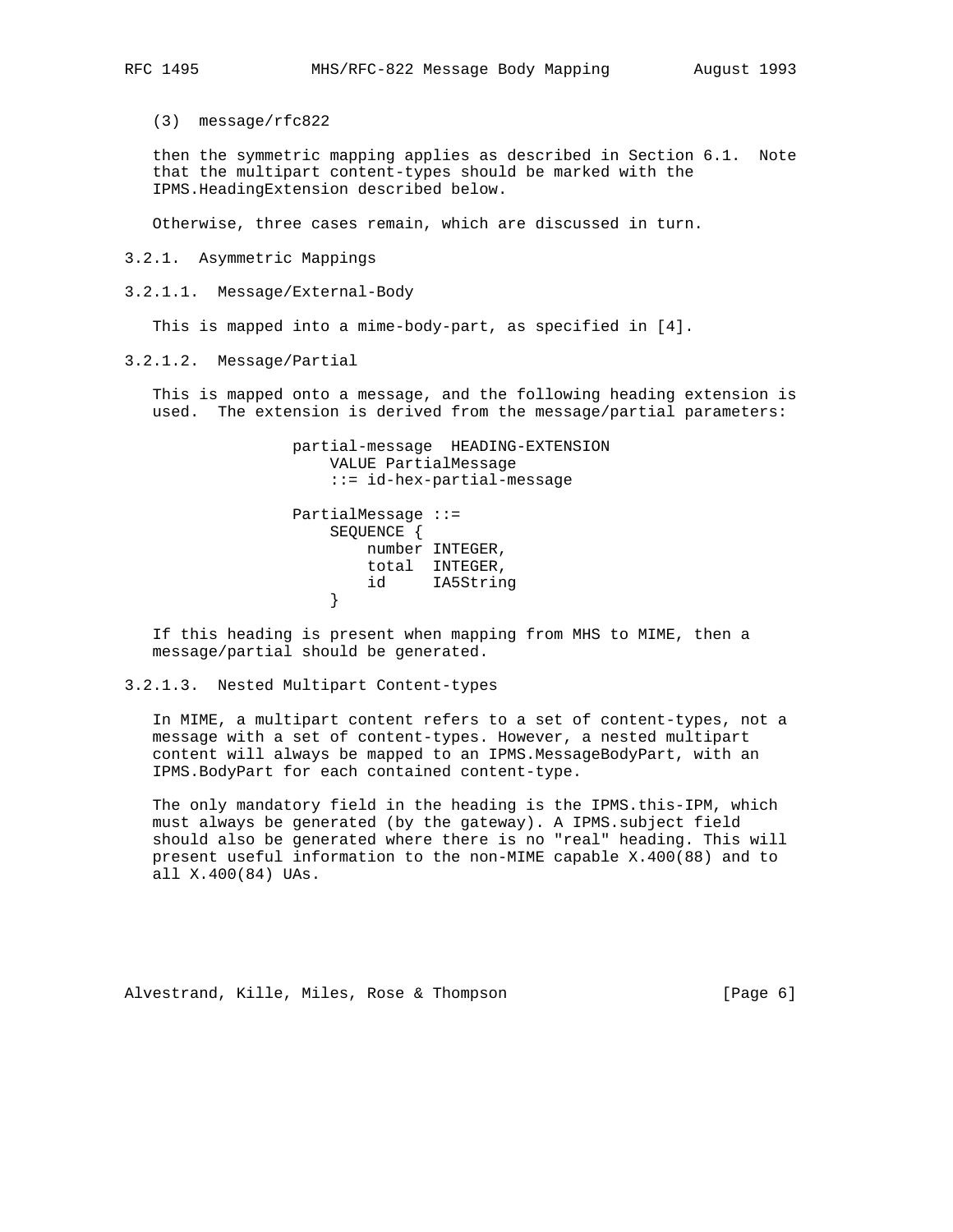The IPM.subject fields for the various types are:

| mixed:       | "Multipart Message"                                    |
|--------------|--------------------------------------------------------|
| alternative: | "Alternate Body Parts containing the same information" |
| digest:      | "Message Digest"                                       |
| parallel:    | "Body Parts to be interpreted in parallel"             |

3.2.2. Multipart IPMS Heading Extension

 The following IPMS.HeadingExtension should be generated for all multipart content-types, with the enumerated value set according to the subtype:

```
 multipart-message HEADING-EXTENSION
    VALUE MultipartType
    ::= id-hex-multipart-message
MultipartType ::=
```

```
 ENUMERATED {
                    mixed(1),
                     alternative(2),
                     digest(3),
                 parallel(4)<br>}
}
```
 If this heading is present when mapping from MHS to MIME, then the appropriate multipart content-type should be generated.

4. Mapping between X.400 and RFC-822 Message Headers

 Replace the first paragraph of Section 3.3.4 on page 26 of RFC-1327 to read as:

 In cases where T.61 strings are used only for conveying human interpreted information, the aim of this mapping is to render the characters appropriately in the remote character set, rather than to maximize reversibility. For these cases, the following steps are followed to find an appropriate encoding:

 1) If all the characters in the string are contained within the ASCII repertoire, the string is simply copied.

 2) If all the characters in the string are from an IANA registered character set, then the appropriate encoded-word(s) according to [5] are generated instead.

 3) If the characters in the string are from a character set which is not registered with the IANA, then the mappings to IA5 defined in CCITT Recommendation X.408 (1988) shall be used

Alvestrand, Kille, Miles, Rose & Thompson [Page 7]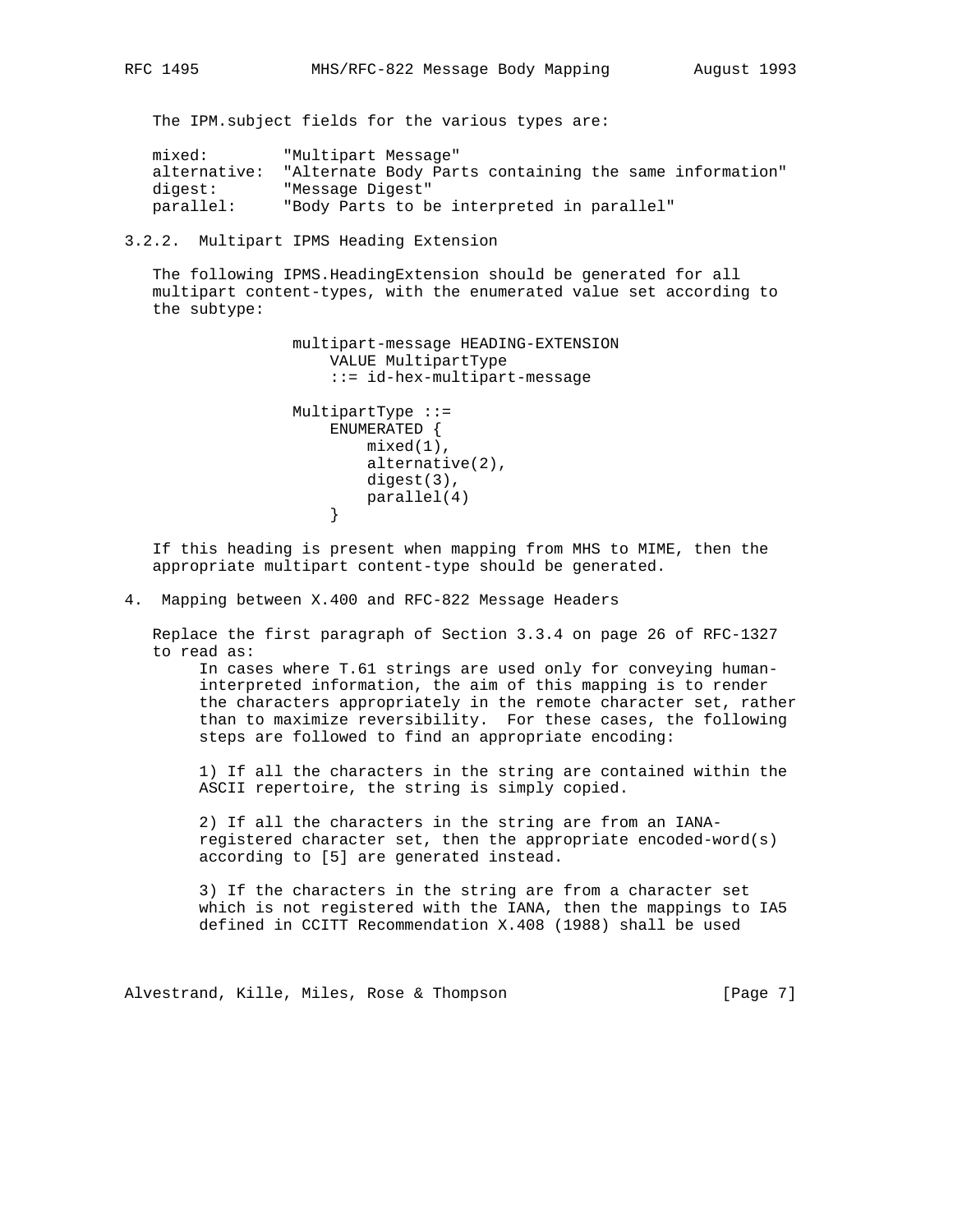[CCITT/ISO88a]. These will then be encoded in ASCII.

 This approach will only be used for human-readable information (Subject and FreeForm Name).

 When mapping from an RFC-822 header, when an encoded-word (as defined in [5]) is encountered:

 1) If all the characters contained therein are mappable to T.61, the string content shall be converted into T.61.

 2) Otherwise, the encoded-word shall be copied directly into the T.61 string.

 Modify procedure "2a" on page 56 of RFC-1327 to read as: If the IPMS.ORDescriptor.free-form-name is present, convert it to ASCII or T.61 (Section 3.3.4), and use this as the 822.phrase component of the 822.mailbox construct.

 Modify the final paragraph of procedure "2" on page 55 of RFC-1327 to read as:

 The string is then encoded into T.61 or ASCII using a human oriented mapping (as described in Section 3.3.4). If the string is not null, it is assigned to IPMS.ORDescriptor.free-form.name.

 Modify the second paragraph of procedure "3" on page 55 of RFC-1327 to read as:

 If the 822.group construct is present, any included 822.mailbox is encoded as above to generate a separate IPMS.ORDescriptor. The 822.group is mapped to T.61 or ASCII (as described in Section 3.3.4), and an IPMS.ORDescriptor with only an free form-name component is built from it.

Modify procedure "822. Subject" on page 62 of RFC-1327 to read as:

 Mapped to IMPS.Heading.subject. The field-body uses the human oriented mapping referenceed in Section 3.3.4.

 Modify procedure "IPMS.Heading.subject" on page 71 of RFC-1327 to read as:

 Mapped to "Subject:". The contents are converted to ASCII or T.61 (Section 3.3.4). Any CRLF are not mapped, but are used as points at which the subject field must be folded.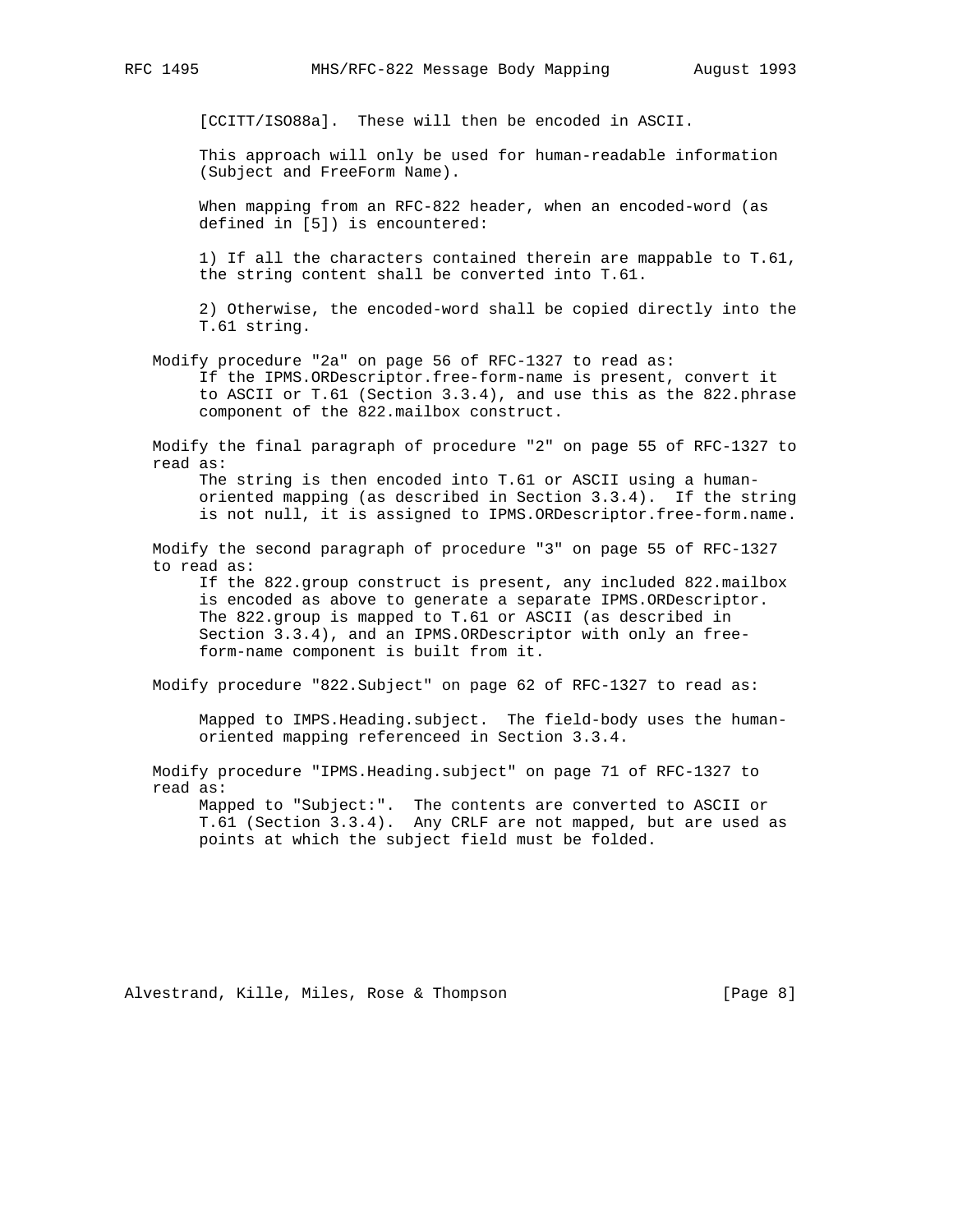```
5. OID Assignments
```
MIME-MHS DEFINITIONS ::= BEGIN

mail OBJECT IDENTIFIER  $::= \{$  internet 7  $\}$  mime-mhs OBJECT IDENTIFIER ::= { mail 1 } mime-mhs-headings OBJECT IDENTIFIER  $::=$  { mime-mhs 1 } id-hex-partial-message OBJECT IDENTIFIER ::= { mime-mhs-headings 1 } id-hex-multipart-message OBJECT IDENTIFIER ::= { mime-mhs-headings 2 }

mime-mhs-bodies OBJECT IDENTIFIER ::= { mime-mhs 2 }

END

6. Security Considerations

 There are no explicit security provisions in this document. However, a warning is in order. This document maps two mechanisms between RFC822 and X.400 that could cause problems. The first is the transfer of binary files. The inherent risks are well known and won't be reiterated here. The second is the propagation of strong content typing. The typing can be used to automatically "launch" or initiate applications against those contents. Any such launching leaves the invoker vulnerable to application-specific viruses; for example, a spreadsheet macro or Postscript command that deletes files. See [2], Section 7.4.2 for a Postscript-specific discussion of this issue.

Alvestrand, Kille, Miles, Rose & Thompson [Page 9]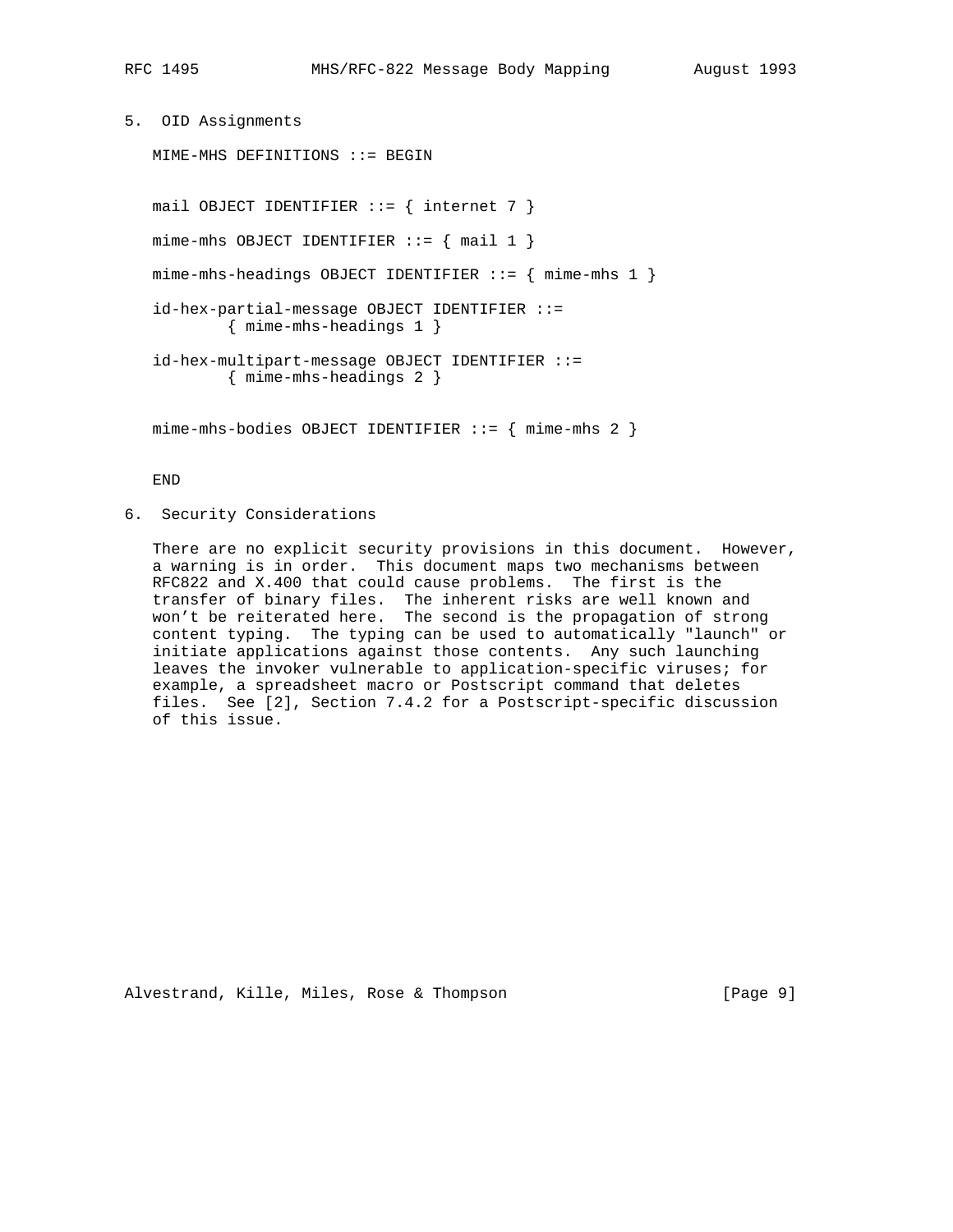7. Authors' Addresses Harald Tveit Alvestrand SINTEF DELAB N-7034 Trondheim NORWAY EMail: Harald.Alvestrand@delab.sintef.no Steve Kille ISODE Consortium P.O. Box 505 London SW11 1DX England Phone: +44-71-223-4062 EMail: S.Kille@ISODE.COM Robert S. Miles Soft\*Switch, Inc. 640 Lee Road Wayne, PA 19087 Phone: (215) 640-7556 EMail: rsm@spyder.ssw.com Marshall T. Rose Dover Beach Consulting, Inc. 420 Whisman Court Mountain View, CA 94043-2186 US Phone: +1 415 968 1052 Fax: +1 415 968 2510 EMail: mrose@dbc.mtview.ca.us Steven J. Thompson Soft\*Switch, Inc. 640 Lee Road Wayne, PA 19087 Phone: (215) 640-7556 EMail: sjt@gateway.ssw.com

Alvestrand, Kille, Miles, Rose & Thompson [Page 10]